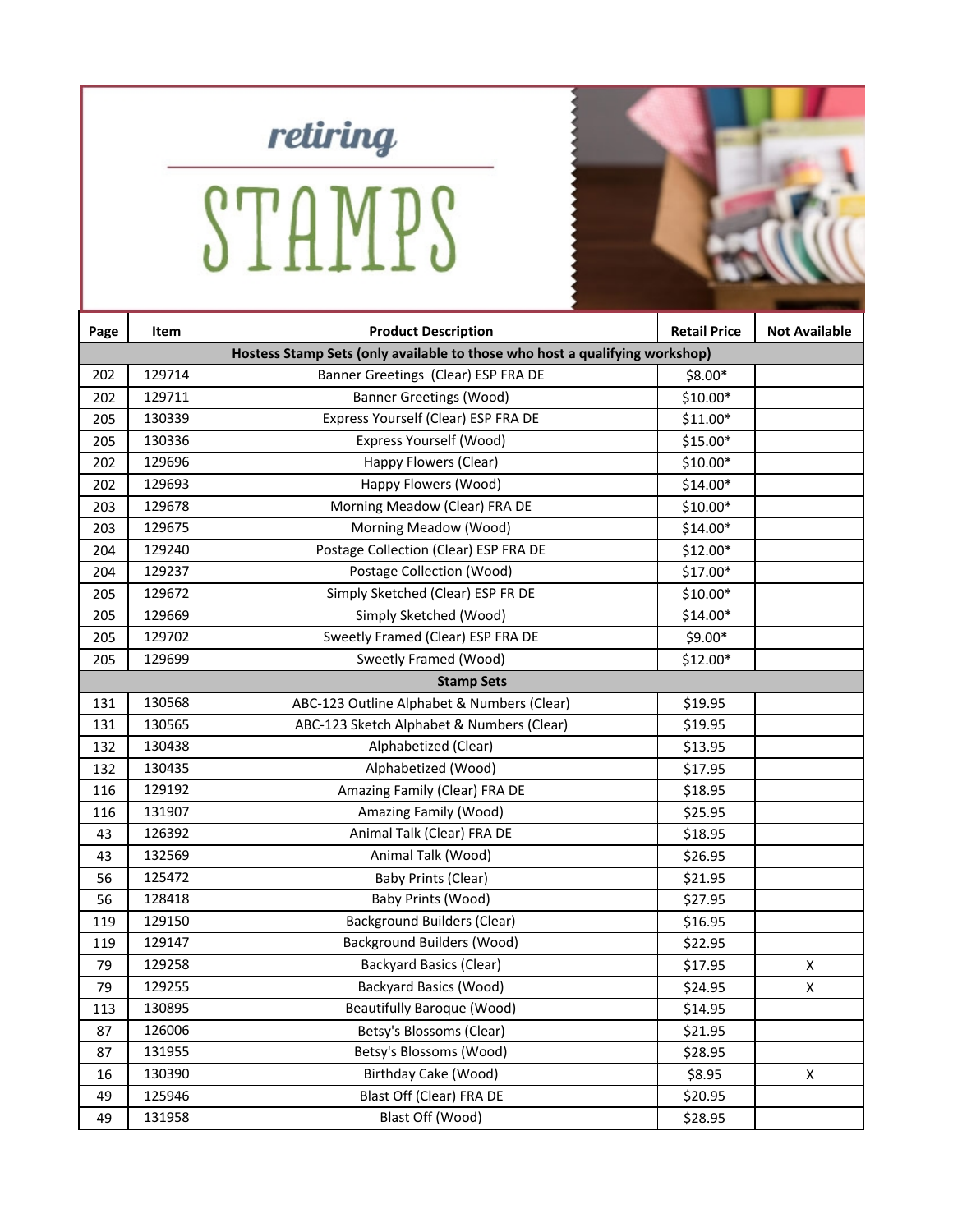| 76  | 123052 | Blessings from Heaven (Clear) ESP       | \$14.95 |   |
|-----|--------|-----------------------------------------|---------|---|
| 76  | 128487 | Blessings from Heaven (Wood)            | \$18.95 |   |
| 89  | 125497 | <b>Bright Blossoms (Clear)</b>          | \$12.95 |   |
| 89  | 128424 | Bright Blossoms (Wood)                  | \$16.95 |   |
| 14  | 121958 | Bring on the Cake (Clear)               | \$27.95 |   |
| 14  | 128490 | Bring on the Cake (Wood)                | \$38.95 |   |
| 85  | 126577 | Bug Me (Clear)                          | \$12.95 |   |
| 85  | 131970 | Bug Me (Wood)                           | \$16.95 |   |
| 109 | 127292 | Clockworks (Clear)                      | \$17.95 |   |
| 109 | 131973 | Clockworks (Wood)                       | \$23.95 |   |
| 30  | 131071 | Crazy, Mixed-Up Love (Clear) ESP FRA DE | \$14.95 |   |
| 30  | 131068 | Crazy, Mixed-Up Love (Wood)             | \$19.95 |   |
| 13  | 121982 | Create a Cupcake (Clear) ESP FRA DE     | \$16.95 |   |
| 13  | 128520 | Create a Cupcake (Wood)                 | \$22.95 |   |
| 105 | 122647 | Creative Elements (Clear) FRA DE        | \$24.95 |   |
| 105 | 128523 | <b>Creative Elements (Wood)</b>         | \$32.95 |   |
| 56  | 127314 | Cuddles & Kisses (Clear) ESP FRA DE     | \$18.95 |   |
| 56  | 131913 | Cuddles & Kisses (Wood)                 | \$25.95 |   |
| 122 | 122592 | Delicate Doilies (Clear)                | \$16.95 |   |
| 122 | 128541 | Delicate Doilies (Wood)                 | \$21.95 |   |
| 27  | 122652 | Delightful Dozen (Clear) ESP FRA DE     | \$24.95 |   |
| 27  | 128547 | Delightful Dozen (Wood)                 | \$32.95 |   |
| 55  | 127319 | Dress Up (Clear)                        | \$17.95 |   |
| 55  | 131981 | Dress Up (Wood)                         | \$24.95 |   |
| 100 | 127790 | En Français (Clear)                     | \$13.95 |   |
| 100 | 128562 | En Français (Wood)                      | \$17.95 |   |
| 106 | 129496 | Ex Libris (Clear)                       | \$13.95 |   |
| 106 | 131992 | Ex Libris (Wood)                        | \$17.95 |   |
| 93  | 123027 | Fabulous Florets (Clear)                | \$17.95 |   |
| 93  | 128574 | Fabulous Florets (Wood)                 | \$23.95 |   |
| 70  | 120501 | Fabulous Phrases (Clear)                | \$26.95 |   |
| 70  | 128577 | Fabulous Phrases (Wood)                 | \$37.95 |   |
| 38  | 126522 | Fabulous You (Clear)                    | \$11.95 |   |
| 38  | 131995 | Fabulous You (Wood)                     | \$14.95 |   |
| 67  | 122762 | Field Flowers (Clear)                   | \$17.95 |   |
| 67  | 128583 | Field Flowers (Wood)                    | \$24.95 |   |
| 48  | 132690 | Filmstrip (Wood)                        | \$10.95 |   |
| 75  | 126517 | Fine Feathers (Clear)                   | \$12.95 |   |
| 75  | 132578 | Fine Feathers (Wood)                    | \$16.95 |   |
| 58  | 131118 | Fishin' Around (Wood)                   | \$8.95  | X |
| 85  | 131088 | Five-Way Flower (Wood)                  | \$9.95  | X |
| 113 | 126727 | Forever with You (Clear) FRA DE         | \$17.95 |   |
| 113 | 132004 | Forever with You (Wood)                 | \$23.95 |   |
| 117 | 127913 | Friendship Preserves (Clear) FRA DE     | \$16.95 |   |
| 117 | 131919 | Friendship Preserves (Wood)             | \$21.95 |   |
| 65  | 123804 | Gently Falling (Clear)                  | \$28.95 |   |
| 65  | 128430 | <b>Gently Falling (Wood)</b>            | \$39.95 |   |
| 53  | 124307 | Great Sport (Clear)                     | \$18.95 |   |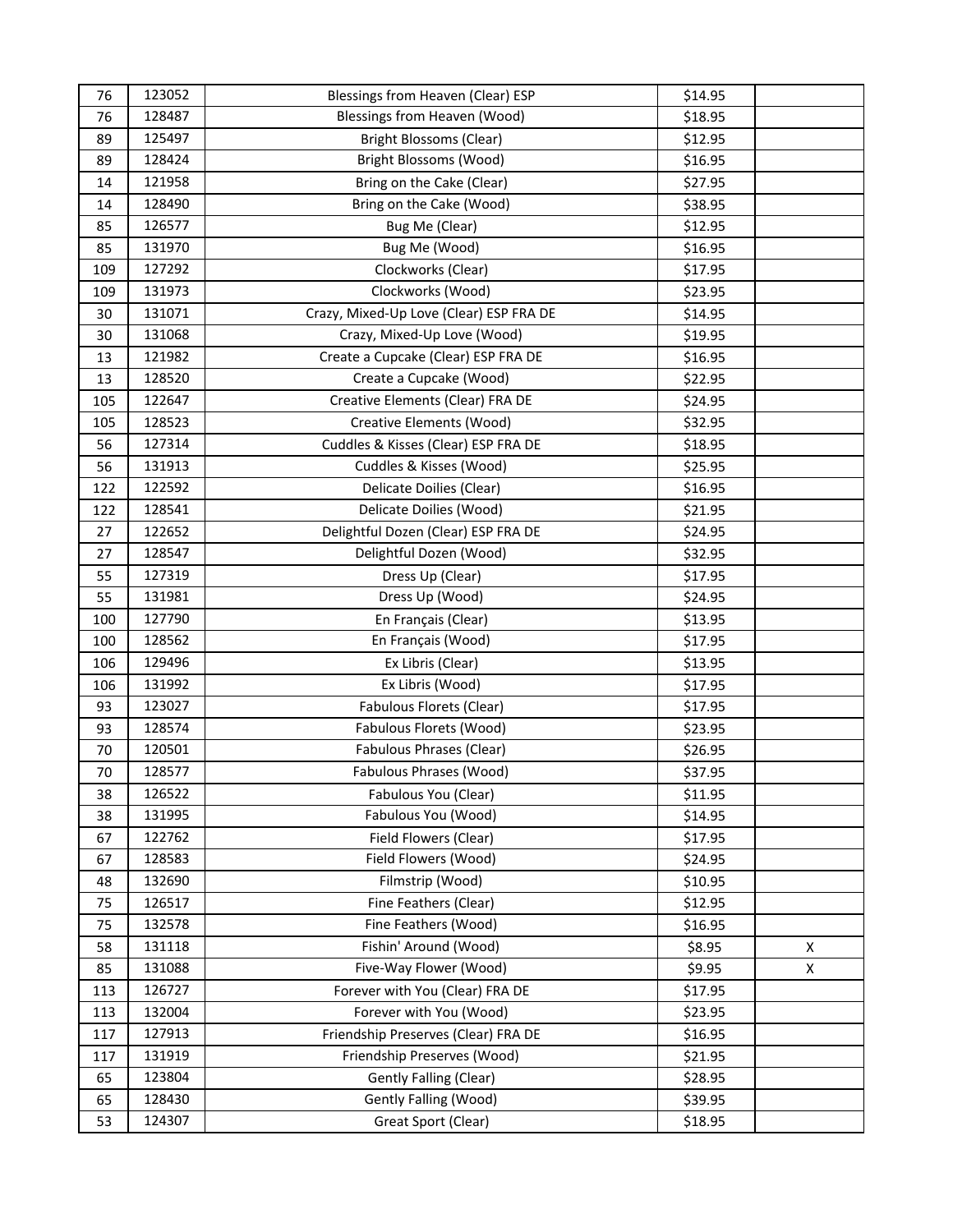| 53  | 132010 | Great Sport (Wood)                       | \$26.95 |  |
|-----|--------|------------------------------------------|---------|--|
| 112 | 130297 | Happy Day (Clear) FRA DE                 | \$16.95 |  |
| 112 | 130294 | Happy Day (Wood)                         | \$21.95 |  |
| 73  | 126452 | Harvest Blessings (Clear)                | \$13.95 |  |
| 73  | 132016 | Harvest Blessings (Wood)                 | \$17.95 |  |
| 124 | 129252 | Hearts a Flutter (Clear)                 | \$18.95 |  |
| 124 | 131922 | Hearts a Flutter (Wood)                  | \$25.95 |  |
| 122 | 122847 | Hello, Doily (Clear)                     | \$13.95 |  |
| 122 | 128610 | Hello, Doily (Wood)                      | \$17.95 |  |
| 22  | 130243 | Hello, Lovely (Clear) ESP FRA DE         | \$24.95 |  |
| 22  | 130240 | Hello, Lovely (Wood)                     | \$32.95 |  |
| 72  | 126347 | Horse Frontier (Clear) FRA DE            | \$14.95 |  |
| 72  | 132019 | Horse Frontier (Wood)                    | \$18.95 |  |
| 31  | 123592 | It's a Wrap Occasions (Clear) ESP FRA DE | \$19.95 |  |
| 31  | 128616 | It's a Wrap Occasions (Wood)             | \$27.95 |  |
| 41  | 129210 | Just Married (Clear)                     | \$14.95 |  |
| 41  | 131925 | Just Married (Wood)                      | \$18.95 |  |
| 117 | 122887 | Lacy & Lovely (Clear)                    | \$17.95 |  |
| 117 | 132025 | Lacy & Lovely (Wood)                     | \$24.95 |  |
| 104 | 127072 | Layered Labels (Clear) FRA DE            | \$25.95 |  |
| 104 | 132028 | Layered Labels (Wood)                    | \$33.95 |  |
| 40  | 125477 | Love & Laughter (Clear) FRA DE           | \$17.95 |  |
| 40  | 128433 | Love & Laughter (Wood)                   | \$22.95 |  |
| 108 | 126262 | Lovely Little Labels (Clear)             | \$10.95 |  |
| 108 | 132033 | Lovely Little Labels (Wood)              | \$13.95 |  |
| 106 | 125845 | Loving Thoughts (Clear)                  | \$23.95 |  |
| 106 | 128436 | Loving Thoughts (Wood)                   | \$29.95 |  |
| 11  | 129222 | Make a Wish (Clear) FRA DE               | \$17.95 |  |
| 11  | 131928 | Make a Wish (Wood)                       | \$23.95 |  |
| 17  | 126742 | Make a Cake (Clear)                      | \$11.95 |  |
| 17  | 132036 | Make a Cake (Wood)                       | \$14.95 |  |
| 131 | 126592 | Morning Post Alphabet (Clear)            | \$34.95 |  |
| 131 | 132042 | Morning Post Alphabet (Wood)             | \$46.95 |  |
| HC  | 131841 | Morning Post Numbers (Clear)             | \$17.95 |  |
| 38  | 132575 | Mr. & Mrs. (Wood)                        | \$8.95  |  |
| 118 | 122587 | My Friend (Clear) FRA DE                 | \$19.95 |  |
| 118 | 128670 | My Friend (Wood)                         | \$27.95 |  |
| 130 | 126357 | Notable Alphabet (Clear)                 | \$34.95 |  |
| 130 | 132047 | Notable Alphabet (Wood)                  | \$46.95 |  |
| 134 | 123598 | <b>Occasions Alphabet (Clear)</b>        | \$31.95 |  |
| 134 | 128688 | <b>Occasions Alphabet (Wood)</b>         | \$43.95 |  |
| 108 | 130736 | Off the Grid (Wood)                      | \$11.95 |  |
| 34  | 130733 | Oh, Hello (Clear)                        | \$18.95 |  |
| 34  | 131931 | Oh, Hello (Wood)                         | \$25.95 |  |
| 58  | 126382 | One in a Million (Clear) FRA DE          | \$18.95 |  |
| 58  | 132052 | One in a Million (Wood)                  | \$26.95 |  |
| 62  | 126612 | Papaya Collage (Clear)                   | \$23.95 |  |
| 62  | 132055 | Papaya Collage (Wood)                    | \$31.95 |  |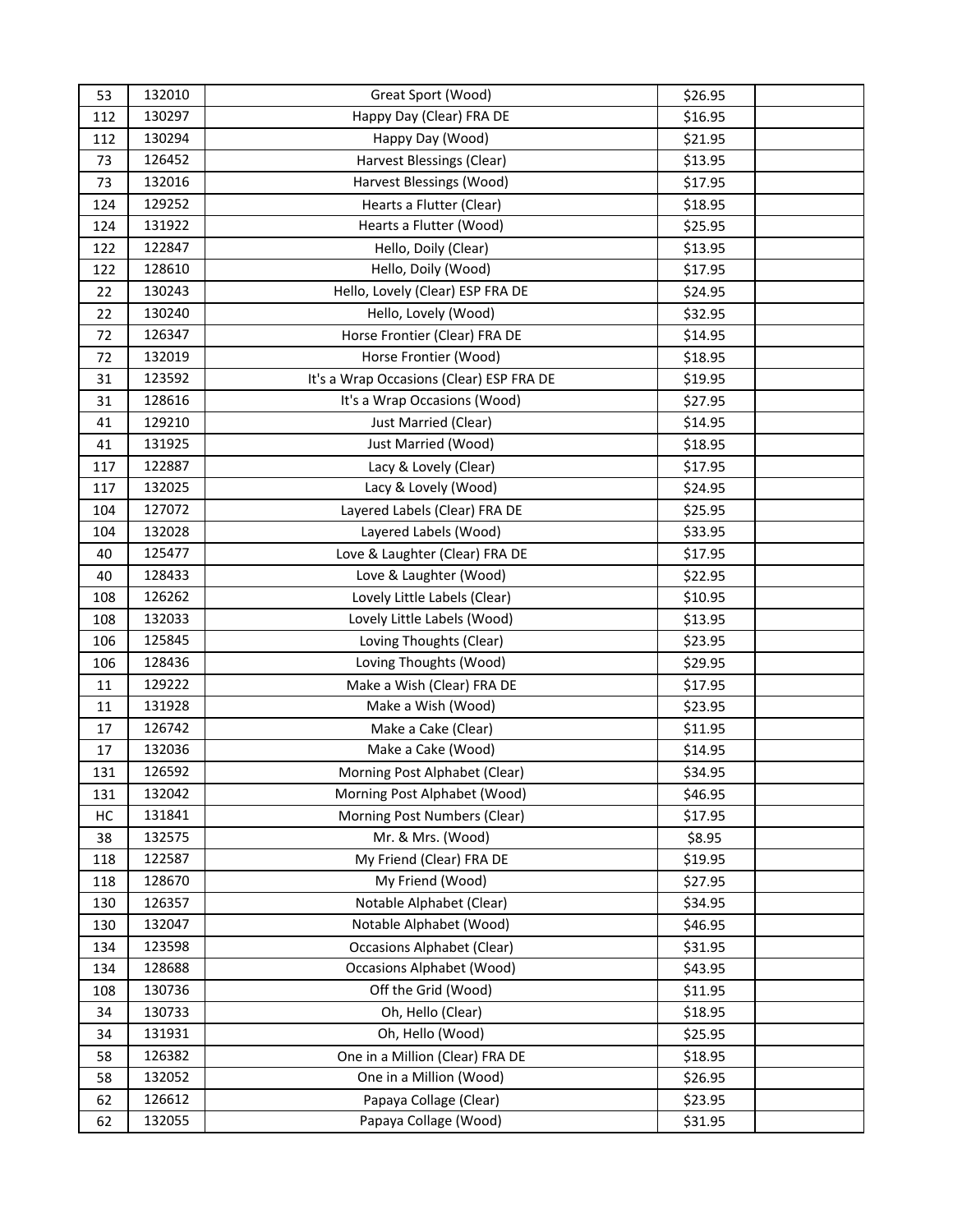| 18  | 122742 | Pennant Parade (Clear) FRA DE                           | \$16.95 |   |
|-----|--------|---------------------------------------------------------|---------|---|
| 18  | 128697 | Pennant Parade (Wood)                                   | \$21.95 |   |
| 95  | 122892 | Perfectly Penned (Clear)                                | \$12.95 |   |
| 95  | 128703 | Perfectly Penned (Wood)                                 | \$16.95 |   |
| 52  | 126317 | <b>Pure Gumption (Clear)</b>                            | \$12,95 |   |
| 52  | 132067 | Pure Gumption (Wood)                                    | \$16.95 |   |
| 51  | 130523 | Rev Up the Fun! (Clear) FRA DE                          | \$14.95 | X |
| 51  | 130520 | Rev Up the Fun! (Wood)                                  | \$18.95 | X |
| 44  | 126547 | Road to Happiness (Clear) ESP FRA DE                    | \$21.95 |   |
| 44  | 132572 | Road to Happiness (Wood)                                | \$29.95 |   |
| 32  | 128009 | Seasonal Sayings (Clear) ESP FRA DE                     | \$16.95 |   |
| 32  | 131937 | Seasonal Sayings (Wood)                                 | \$22.95 |   |
| 94  | 129144 | Secret Garden (Clear)                                   | \$18.95 |   |
| 94  | 131940 | Secret Garden (Wood)                                    | \$25.95 |   |
| 124 | 130892 | Simply Stars (Clear)                                    | \$10.95 | Χ |
| 124 | 130889 | Simply Stars (Wood)                                     | \$13.95 |   |
| 68  | 126527 | So Sorry (Clear) FRA DE                                 | \$16.95 |   |
| 68  | 132585 | So Sorry (Wood)                                         | \$21.95 |   |
| 52  | 126737 | Storybook Friends (Clear)                               | \$17.95 |   |
| 52  | 132079 | Storybook Friends (Wood)                                | \$24.95 |   |
| 55  | 130703 | Stylin' Girl (Clear)                                    | \$14.95 |   |
| 55  | 130700 | Stylin' Girl (Wood)                                     | \$18.95 |   |
| 71  | 123608 | Sunflower (Clear)                                       | \$13.95 |   |
| 71  | 128736 | Sunflower (Wood)                                        | \$17.95 |   |
| 41  | 126457 | Sweet Essentials (Clear) FRA DE                         | \$14.95 |   |
| 41  | 132085 | Sweet Essentials (Wood)                                 | \$19.95 |   |
| 57  | 130586 | Sweetest Gift (Clear) ESP FRA DE                        | \$17.95 |   |
| 57  | 130583 | Sweetest Gift (Wood)                                    | \$24.95 |   |
| 18  | 122512 | Sweets for the Sweet (Clear) FRA                        | \$18.95 |   |
| 18  | 128742 | Sweets for the Sweet (Wood)                             | \$25.95 |   |
| 92  | 126312 | Take Care (Clear)                                       | \$13.95 |   |
| 92  | 132088 | Take Care (Wood)                                        | \$17.95 |   |
| 45  | 130303 | Tag It (Clear) ESP FRA DE                               | \$16.95 | X |
| 45  | 130300 | Tag It (Wood)                                           | \$22.95 |   |
| 37  | 131459 | Thanks & Hello (Wood)                                   | \$8.95  |   |
| 37  | 131658 | Thanks & Hello--not available in English (Clear) FRA DE |         |   |
| 114 | 130387 | This Day Forward (Clear) ESP FRA DE                     | \$15.95 |   |
| 114 | 130384 | This Day Forward (Wood)                                 | \$20.95 |   |
| 122 | 130589 | Trefoil Cross (Wood)                                    | \$8.95  |   |
| 84  | 128087 | Wonderfall (Clear)                                      | \$17.95 |   |
| 84  | 131949 | Wonderfall (Wood)                                       | \$24.95 |   |
| 75  | 127808 | Woodgrain (Clear)                                       | \$13.95 | X |
| 75  | 128763 | Woodgrain (Wood)                                        | \$17.95 |   |
| 42  | 126337 | Words of Courage (Clear)                                | \$12.95 |   |
| 42  | 132097 | Words of Courage (Wood)                                 | \$16.95 |   |
| 88  | 126767 | World Treasures (Clear) FRA DE                          | \$17.95 |   |
| 88  | 132100 | World Treasures (Wood)                                  | \$23.95 |   |
| 58  | 131091 | Worth the Wait (Wood)                                   | \$9.95  |   |